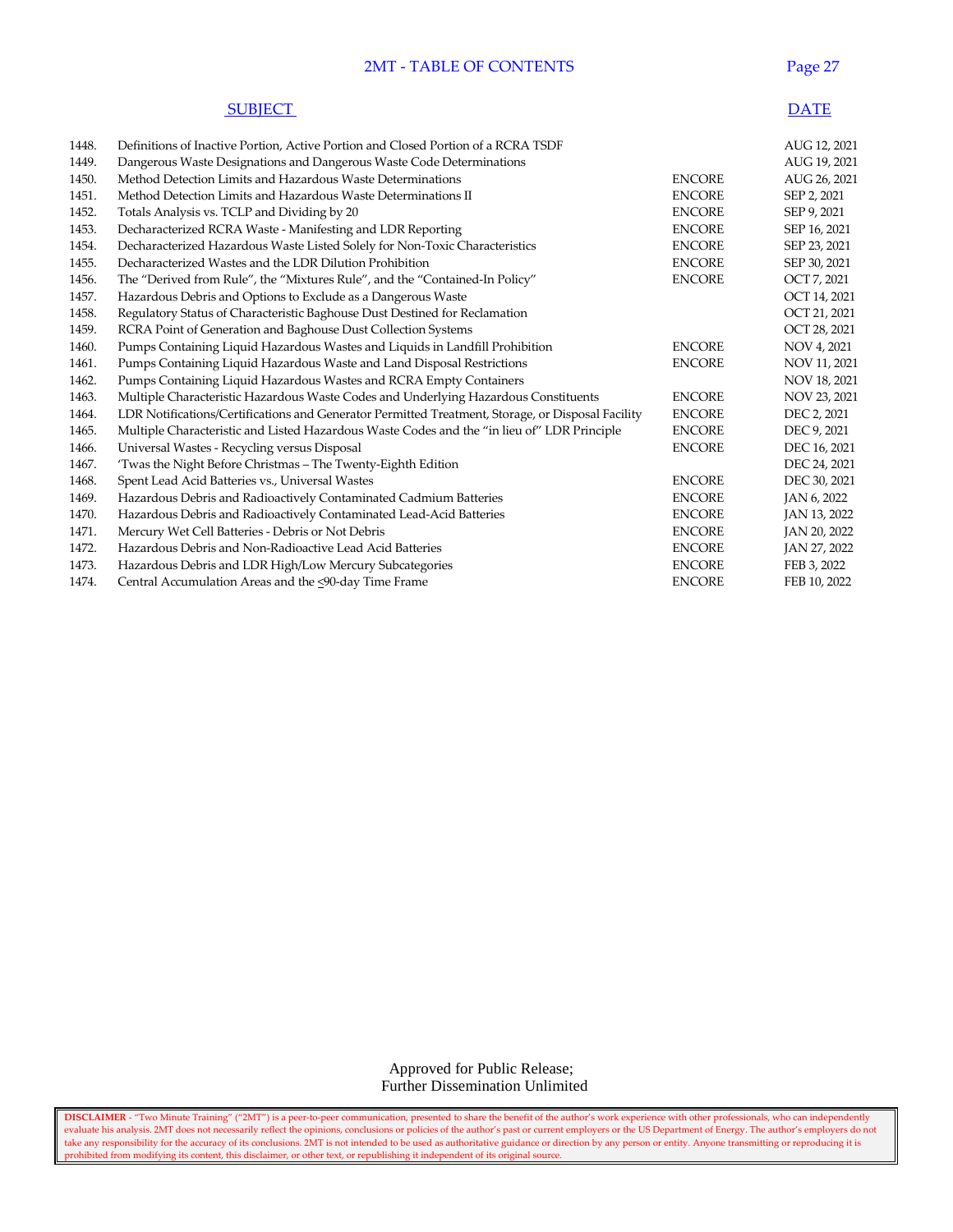# **TWO MINUTE TRAINING**

# **TO:** *CENTRAL PLATEAU CLEANUP COMPANY*

**FROM:** *PAUL W. MARTIN, RCRA Subject Matter Expert CPCCo Environmental Protection, Hanford, WA*

## **SUBJECT:** *CENTRAL ACCUMULATION AREAS AND THE <90-DAY TIME FRAME*

## **DATE:** *FEBRUARY 10, 2022*

| <b>CPCCo Projects</b>   | <b>CPCCo Functionals</b> | <b>HMIS</b>         | <b>Hanford</b>           | <b>Other Hanford</b>  | <b>Other Hanford</b> |
|-------------------------|--------------------------|---------------------|--------------------------|-----------------------|----------------------|
|                         |                          |                     | <b>Laboratories</b>      | <b>Contractors</b>    | <b>Contractors</b>   |
| <b>Tania Bates</b>      | <b>Jeff Bramson</b>      | <b>Brett Barnes</b> |                          |                       |                      |
| Theresa Boles           | <b>Bob Bullock</b>       | Mike Demiter        | (TBD)                    | <b>Bill Bachmann</b>  | Dan Saueressig       |
| Justin Bolles           | Frank Carleo             | Kip George          |                          | Dean Baker            | Lana Strickling      |
| Rene Catlow             | <b>Bob Cathel</b>        | Jerry Cammann       | <b>DOE RL, ORP, WIPP</b> | Scott Baker           | <b>Joelle Moss</b>   |
| Peter Ceton             | Danielle Collins         | Garin Erickson      |                          | Michael Carlson       | Greg Varljen         |
| Richard Clinton         | <b>Stacy Cutter</b>      | Dashia Huff         | Duane Carter             | Paul Crane            | Robin Varljen        |
| Patty Drago             | <b>Jeanne Elkins</b>     | Mark Kamberg        | Tony McKarns             | Tina Crane            | Julie Waddoups       |
| Paul Fernandez          | <b>Jonathan Fullmer</b>  | <b>Jon McKibben</b> |                          | Ron Del Mar           | Jay Warwick          |
| Ryan Fisher             | <b>Bailey Hardy</b>      | Saul Martinez       |                          | <b>John Dorian</b>    | Ted Wooley           |
| Randal Fox              | <b>Steve Heninger</b>    | Matt Mills          |                          | Mark Ellefson         |                      |
| <b>Andrew Getz</b>      | John Hultman             | Carly Nelson        |                          | Darrin Faulk          |                      |
| Cory Grabeel            | Julie Johanson           | Eric Pennala        |                          | <b>James Hamilton</b> |                      |
| Lawanda Grow            | Mitch Marrott            | Jon Perry           |                          | Leah Hare             |                      |
| Char Hall               | Stewart McMahand         | Christina Robison   |                          | Andy Hobbs            |                      |
| Stuart Hildreth         | Carlie Michaelis         | Christian Seavoy    |                          | Stephanie Johansen    |                      |
| Sarah Horn              | <b>Brian Mitcheltree</b> | David Shaw          |                          | Ryan Johnson          |                      |
| Aprill Jivelekas        | Anthony Nagel            | John Skoglie        |                          | Megan Lerchen         |                      |
| Sasa Kosjerina          | Chris Plager             | Greg Sullivan       |                          | Mike Lowery           |                      |
| William Krueger         | Linda Petersen           |                     |                          | Michael Madison       |                      |
| Richard Lipinski        | <b>Brent Porter</b>      |                     |                          | <b>Terri Mars</b>     |                      |
| <b>Stuart Mortensen</b> | Deborah Singleton        |                     |                          | Cary Martin           |                      |
| <b>Edward Myers</b>     | Dale Snyder              |                     |                          | <b>Steve Metzger</b>  |                      |
| <b>Trey Reppe</b>       | Dave St. John            |                     |                          | Tony Miskho           |                      |
| Dave Richards           | Kat Thompson             |                     |                          | Tom Moon              |                      |
| Melissa Sahm-dame       | Daniel Turlington        |                     |                          | Chuck Mulkey          |                      |
| Sean Sexton             | <b>Britt Wilkins</b>     |                     |                          | Michelle Oates        |                      |
| Dave Shea               | <b>Jennifer Williams</b> |                     |                          | <b>Kirk Peterson</b>  |                      |
| Seth Slater             |                          |                     |                          |                       |                      |
| Phil Sheely             |                          |                     |                          |                       |                      |
| <b>Jeff Westcott</b>    |                          |                     |                          |                       |                      |
| Richard Willson         |                          |                     |                          |                       |                      |
| Nick Wood               |                          |                     |                          |                       |                      |
| Jon Wright              |                          |                     |                          |                       |                      |

 Approved for Public Release; Further Dissemination Unlimited

**DISCLAIMER** - "Two Minute Training" ("2MT") is a peer-to-peer communication, presented to share the benefit of the author's work experience with other professionals, who can independently evaluate his analysis. 2MT does not necessarily reflect the opinions, conclusions or policies of the author's past or current employers or the US Department of Energy. The author's employers do not take any responsibility for the accuracy of its conclusions. 2MT is not intended to be used as authoritative guidance or direction by any person or entity. Anyone transmitting or reproducing it is prohibited from modifying its content, this disclaimer, or other text, or republishing it independent of its original source.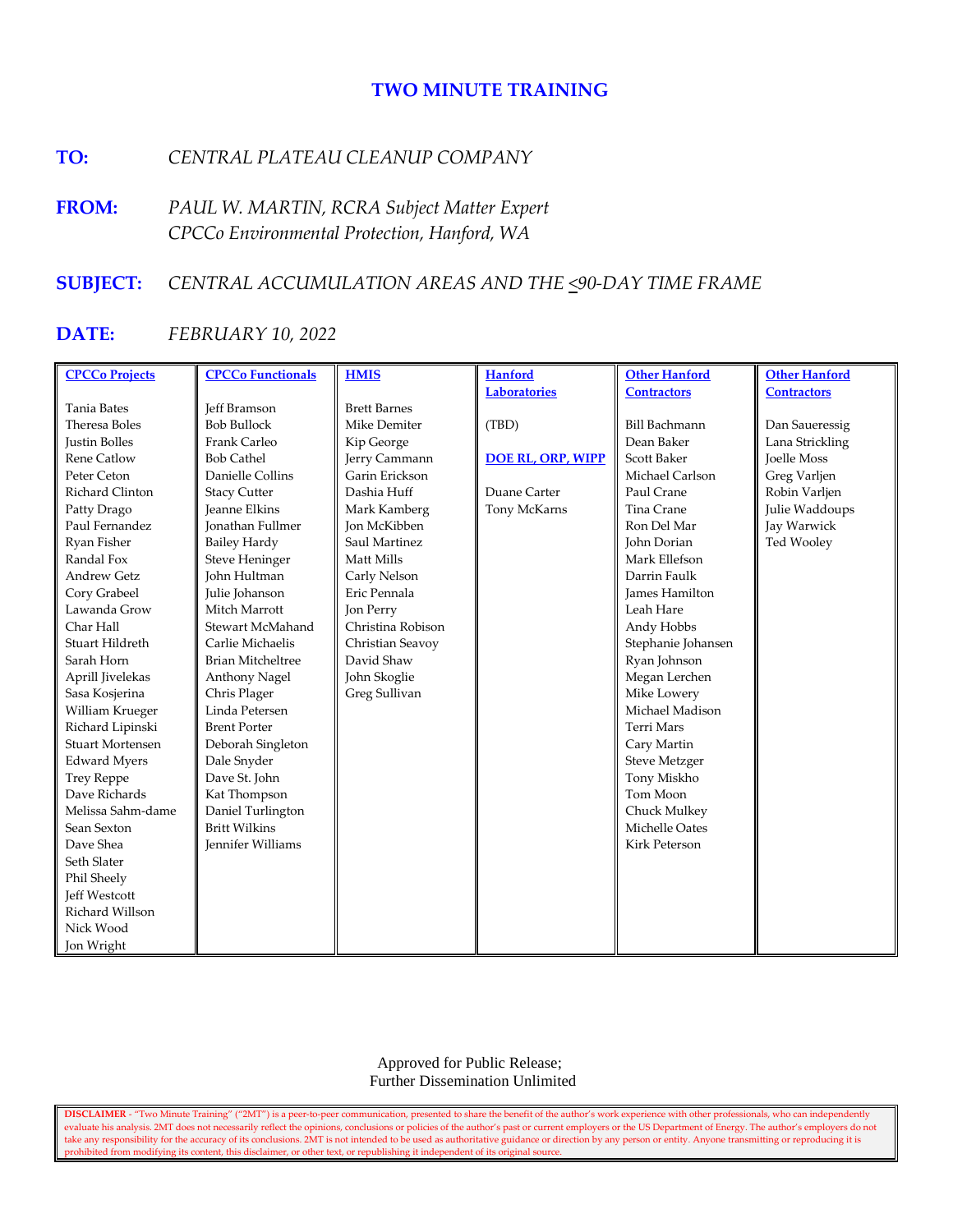# **TWO MINUTE TRAINING**

- **SUBJECT:** Central Accumulation Areas and the <90-day Time Frame
	- **Q:** According to [WAC 173-303-200\(](http://apps.leg.wa.gov/wac/default.aspx?cite=173-303-200)1), "Conditions for exemption for a large quantity generator that accumulates dangerous waste", [*[40 CFR 262.17](https://www.govinfo.gov/content/pkg/CFR-2020-title40-vol28/xml/CFR-2020-title40-vol28-sec262-17.xml)*], a generator may accumulate dangerous waste on-site without a permit or interim status for ninety days or less after the date of generation, provided that certain conditions are met. The permit relief is conditional which means if the generator complies with the requirements, a permit or interim status is not required. Concerning the  $\leq 90$ -day accumulation time limit, what is the basis for this time frame?
	- **A:** Per the [December 18, 1978, Federal Register,](https://www.epa.gov/sites/production/files/2016-03/documents/43fr58946.pdf) Proposed Rule, on page 58988, first column, last paragraph, EPA stated:

*"An issue central in the storage standards is when storage begins. The Agency believes that it would be inappropriate to require generators to comply with Subpart D storage regulations the instant a waste is generated because they really are not storage facility operators. However, the Agency also recognizes that generators tend to accumulate considerable quantities of hazardous waste over extended periods of time. With prolonged storage, the Agency believes the generator does become a storage facility operator, with the attendant environmental risks, and should have to comply with the storage regulations.*

*The Agency has decided to allow generators a reasonable period of time to accumulate hazardous waste onsite (with the intent to ship off-site) within which time they will not be considered storage facility operators. Ninety days has been selected as this interim period, as EPA considers that the likelihood of discharge of waste to the environment occurring within 90 days is low."*

Therefore, EPA's concern that prolonged storage increases the risk of a spill was mitigated by limiting generator dangerous/hazardous waste accumulation to 90 days or less. EPA believed that the risks of a spill occurring within the 90 days of accumulation was low.

#### **SUMMARY:**

- u, A large quantity generator can accumulate dangerous waste on-site without a permit or interim status for 90 days or less.
- a. Since storage could not occur instantaneously, EPA allowed a reasonable time of 90 days or less to accumulate hazardous waste on-site.
- u. The <90-day time frame was chosen due to the low risk of a spill occurring during that time.

An excerpt from WAC 173-303-200(1) and the December 18, 1978, Federal Register are attached to the e-mail. If you have any questions, contact me at [Paul\\_W\\_Martin@rl.gov](mailto:Paul_W_Martin@rl.gov?subject=Two%20Minute%20Training%20Question) or at (509) 376-6620.

| <b>FROM:</b>                                                                                                                                                                                                     | Paul W. Martin                                                                    | DATE: | 2/10/2022 | FILE: $2MT \ 2022 \ 021022.rtf$                                                                                                                                                                                          | PG: 1 |
|------------------------------------------------------------------------------------------------------------------------------------------------------------------------------------------------------------------|-----------------------------------------------------------------------------------|-------|-----------|--------------------------------------------------------------------------------------------------------------------------------------------------------------------------------------------------------------------------|-------|
|                                                                                                                                                                                                                  |                                                                                   |       |           |                                                                                                                                                                                                                          |       |
|                                                                                                                                                                                                                  |                                                                                   |       |           | <b>DISCLAIMER</b> - "Two Minute Training" ("2MT") is a peer-to-peer communication, presented to share the benefit of the author's work experience with other professionals, who can independently evaluate his           |       |
|                                                                                                                                                                                                                  |                                                                                   |       |           | analysis. 2MT does not necessarily reflect the opinions, conclusions or policies of the author's past or current employers or the US Department of Energy. The author's employers do not take any responsibility for the |       |
| accuracy of its conclusions. 2MT is not intended to be used as authoritative guidance or direction by any person or entity. Anyone transmitting or reproducing it is prohibited from modifying its content, this |                                                                                   |       |           |                                                                                                                                                                                                                          |       |
|                                                                                                                                                                                                                  | disclaimer, or other text, or republishing it independent of its original source. |       |           |                                                                                                                                                                                                                          |       |